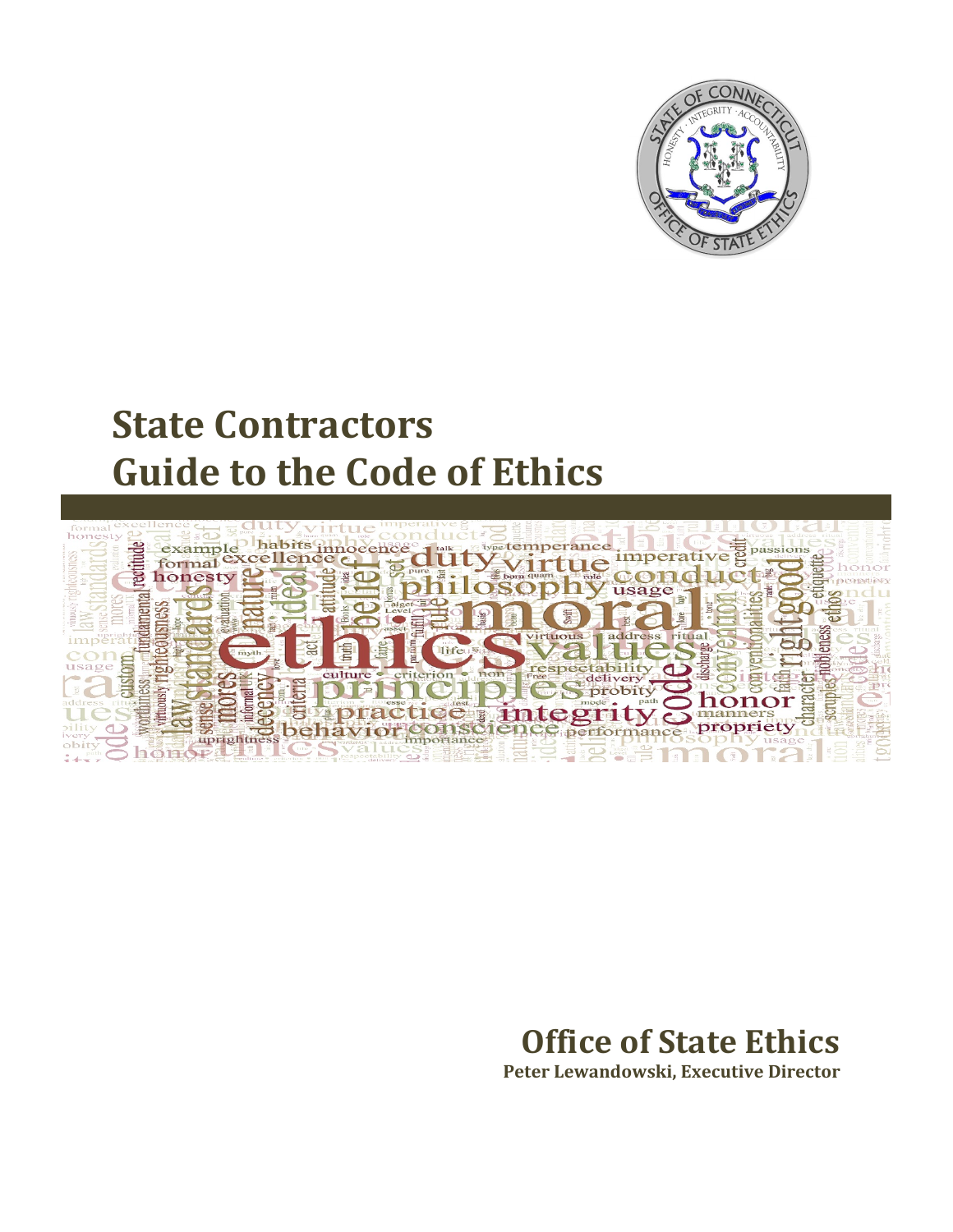# **Contact Us**



| <b>Agency Address:</b> | Connecticut Office of State Ethics<br>165 Capitol Avenue<br>Suite 1200<br>Hartford, CT 06106 |
|------------------------|----------------------------------------------------------------------------------------------|
| Telephone:             | 860-263-2400                                                                                 |
| <b>Facsimile:</b>      | 860-263-2402                                                                                 |
| Website:               | www.ct.gov/ethics                                                                            |
| <b>Business Hours:</b> | $8:00$ am to $5:00$ pm                                                                       |

**Specific E-mail Contacts:** For the timeliest responses, please be sure to direct your questions to the appropriate e-mail address; for example, with a question such as, "Can I accept this outside position with a vendor?" please be sure to send your query to [ethics.code.@ct.gov](mailto:ethics.code.@ct.gov)

- → Legal Advice Regarding Code of Ethics [ethics.code@ct.gov](mailto:ethics.code@ct.gov)<br>
→ Lobbyist Filing/Reporting Questions bobbyist.ose@ct.gov
- $\triangleright$  Lobbyist Filing/Reporting Questions
- > Public Official Filing/Reporting Questions [sfi.ose@ct.gov](mailto:sfi.ose@ct.gov)
- ▶ Enforcement/Filing a Complaint [ethics.enforcement@ct.gov](mailto:ethics.enforcement@ct.gov)
- $\triangleright$  All Other Inquiries ose $@ct.gov$

[Staff Phone Number Listing](http://www.ct.gov/ethics/cwp/view.asp?a=3507&q=414898)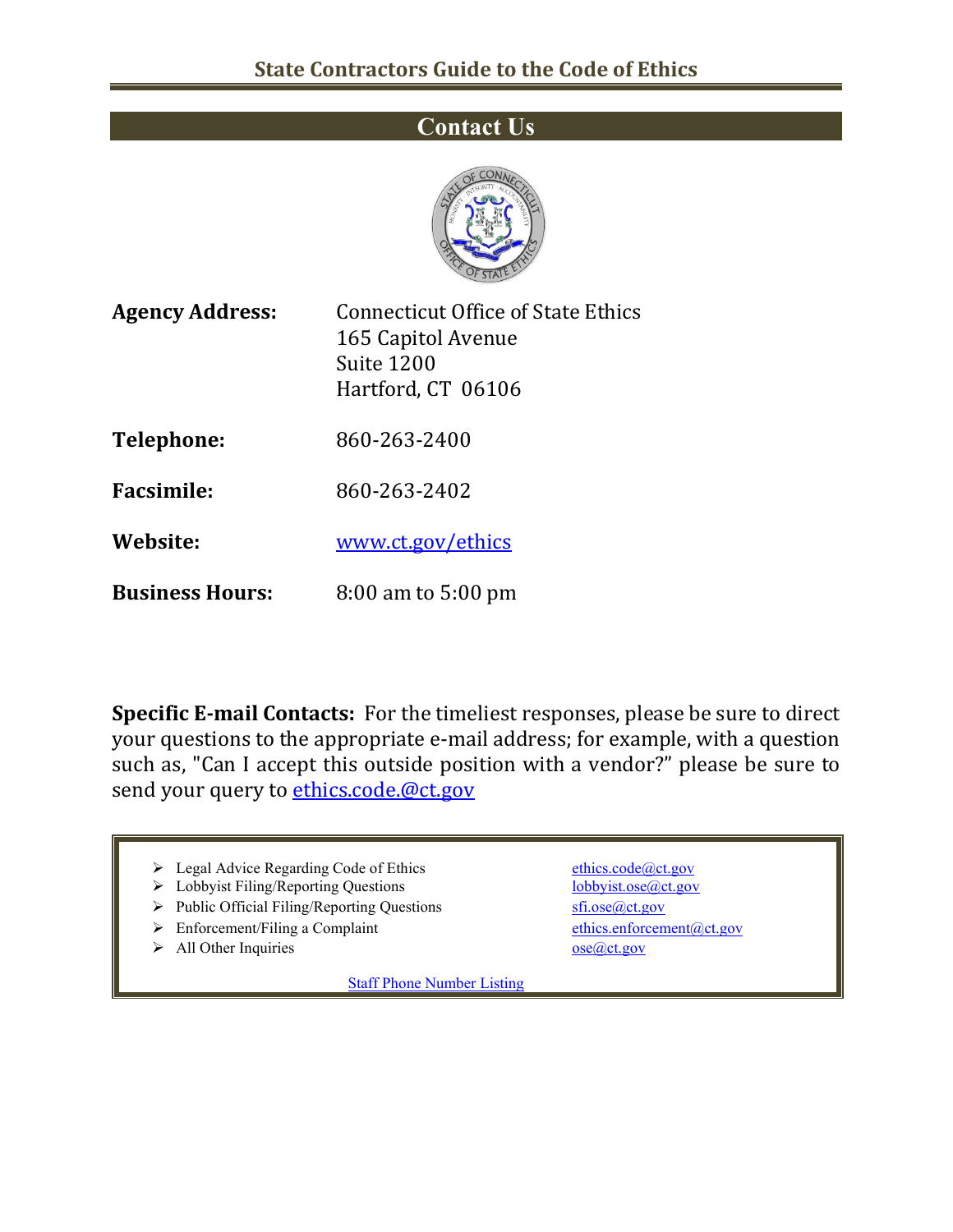# **TABLE OF CONTENTS**

| <b>Office of State Ethics</b>                                   |                  |
|-----------------------------------------------------------------|------------------|
| The Big Picture                                                 | 3                |
| <b>Conflicts</b>                                                | 3                |
| <b>General Statutes § 1-86e</b>                                 | 3                |
| <b>General Statutes § 1-101nn</b>                               | $\boldsymbol{4}$ |
| One More Conflict Rule (of limited applicability)               | 5                |
| Are You Required to Register as a Lobbyist?                     | 6                |
| <b>Exceptions to Administrative Lobbying</b>                    | 6                |
| Gifts                                                           | 7                |
| <b>Giving Gifts</b>                                             | 7                |
| <b>Gift Exceptions</b>                                          | 8                |
| <b>Gift Reporting</b>                                           | 9                |
| <b>Accepting Gifts</b>                                          | 9                |
| <b>Necessary Expenses</b>                                       | 10               |
| <b>Hiring Current or Former State Employees and Officials</b>   | 11               |
| <b>Former State Employees and Officials</b>                     | 11               |
| <b>Current State Employees and Officials</b>                    | 12               |
| <b>Other Outside Employment Considerations</b>                  | 12               |
| <b>Other Considerations</b>                                     | 13               |
| <b>Contractual Representations Concerning State Ethics Laws</b> | 13               |
| <b>Ethics Enforcement</b>                                       | 14               |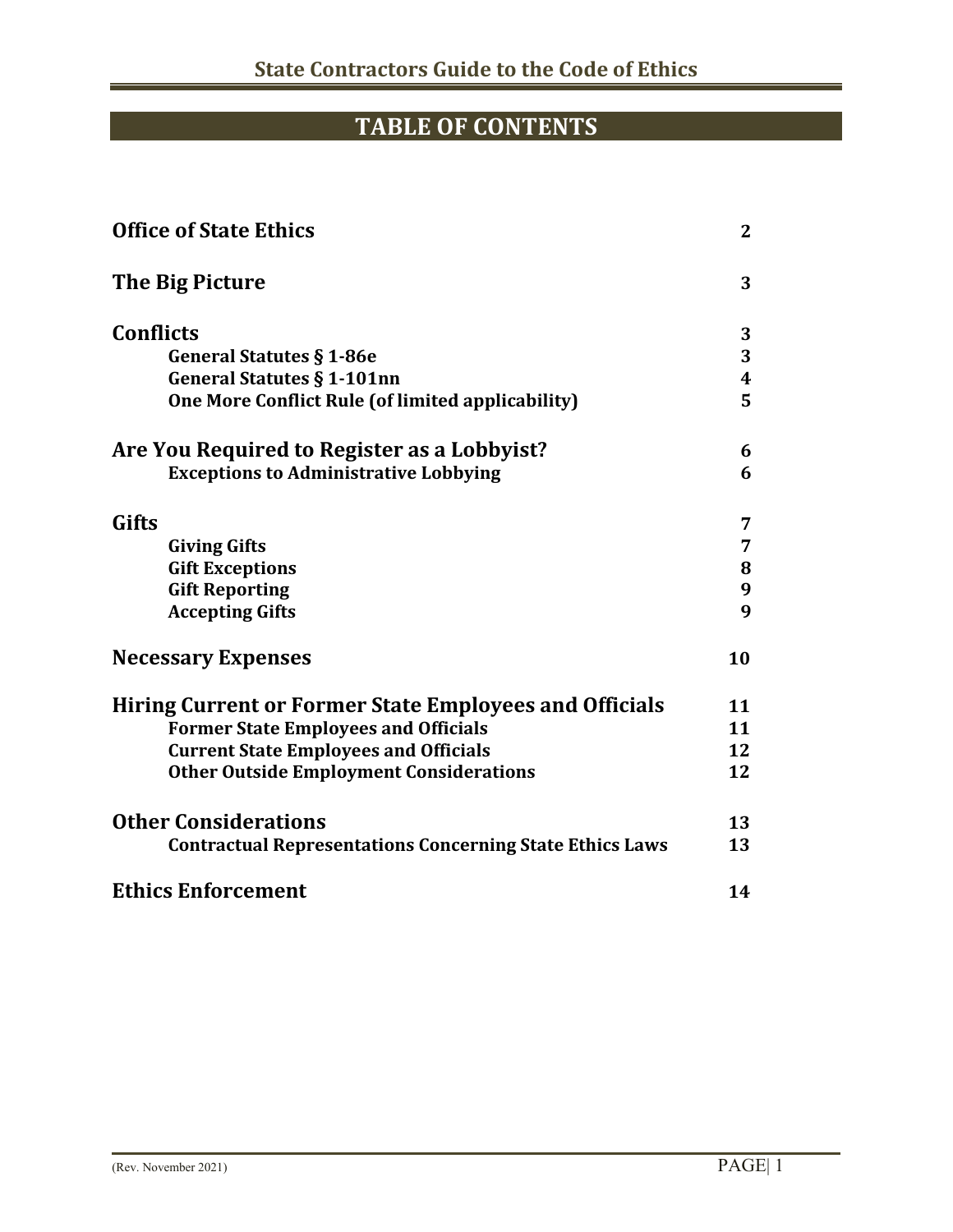## **OFFICE OF STATE ETHICS**

Created on July 1, 2005, under Public Act [05-183,](http://www.cga.ct.gov/2005/act/Pa/2005PA-00183-R00SB-00001-PA.htm) the Office of State Ethics ("OSE") is an independent regulatory division of the Office of Governmental Accountability charged with administering and enforcing the Connecticut Codes of Ethics ("Ethics Codes"), which are found in Chapter 10 of the Connecticut General Statutes.

The OSE's duties include educating all those covered by the Ethics Codes; interpreting and applying the Ethics Codes; investigating violations of, and otherwise enforcing, the Ethics Codes; and providing information to the public.

The OSE's jurisdiction:

| Part I         | Code of Ethics for Public Officials<br>General Statutes SS 1-79 to 1-90a                                  |
|----------------|-----------------------------------------------------------------------------------------------------------|
| Part II        | Code of Ethics for Lobbyists<br>General Statutes SS 1-91 to 1-101a                                        |
| Part III       | Lobbying: Miscellaneous Provisions<br>General Statutes SS 1-101aa and 1-101bb                             |
| <b>Part IV</b> | Ethical Considerations Concerning Bidding and State Contracts<br>General Statutes $\S$ 1-101mm to 1-101rm |

The OSE Executive Director has overall responsibility for the welfare and effectiveness of the OSE, which has three divisions, the legal division, the enforcement division, and the administrative division.

The OSE's governing body is the Citizen's Ethics Advisory Board ("CEAB"), which has nine members appointed by the Governor and legislative leadership. The CEAB holds monthly meetings that are open to the public. A schedule of CEAB meeting dates, times, and locations is available at [www.ct.gov/ethics.](http://www.ct.gov/ethics)

CEAB Members:

- Attend monthly CEAB meetings
- Appoint and evaluate the Executive Director of the OSE
- Issue advisory opinions to persons subject to the Ethics Codes
- Serve as a Hearing Officer for non-confidential hearings held under the Uniform Administrative Procedures Act, General Statutes § [4-166](https://www.cga.ct.gov/current/pub/chap_054.htm#sec_4-166) *et. seq*.
- Attend hearings to determine if violations occurred and, if so, assess penalties
- Attend special meetings if necessary
- Oversee legislative agenda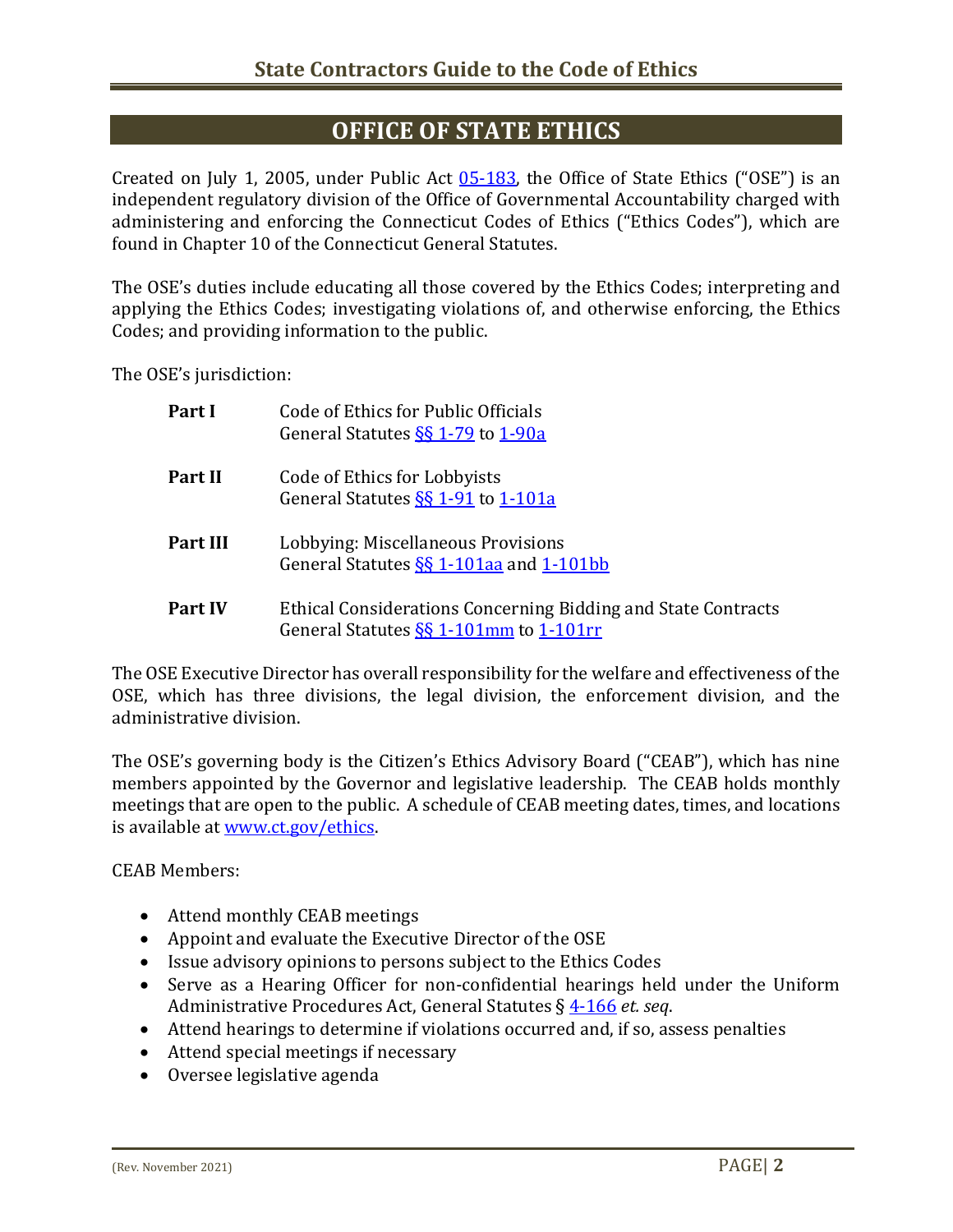# **THE BIG PICTURE**

This guide is being published under General Statutes  $\S$  1-81b, which requires the OSE to provide a plain language summary of state ethics laws concerning (1) persons, firms and corporations submitting bids or proposals for state contracts, and (2) state contractors.

Like state employees and officials, state contractors are subject to the Ethics Codes, but in a more limited manner. That is, they are not, as [Advisory Opinion No. 99-26](http://www.ct.gov/ethics/cwp/view.asp?a=2305&q=301354) puts it, "subject to the far more restrictive provisions . . . that apply to state employees and public officials," but they are subject to certain "narrow constraints."

As you read through this guide, be aware that these restraints, and those that apply to state employees and officials, were enacted to prevent persons from using their public position or authority for their own financial benefit, or for the financial benefit of certain others (for example, family members).

Also be aware that each state agency has its own ethics policy, which may be more restrictive than what follows, particularly concerning the types of benefits a state employee or official may accept from state contractors (and others).

# **CONFLICTS**

The Ethics Codes contain two primary conflict statutes that apply specifically to state contractors: General Statutes SS 1-86e and [1-101nn.](https://www.cga.ct.gov/current/pub/chap_010.htm#sec_1-101nn)

#### **GENERAL STATUTES § 1-86e**

Section  $1-86e$  applies to any "person hired by the state as a consultant or independent contractor" and to any "person employed by such consultant or independent contractor." Such persons may not do as follows:

(1) Use the authority, or confidential information, provided under the contract to financially benefit the consultant or independent contractor, an employee of the consultant or independent contractor or a member of the immediate family of any such consultant, independent contractor or employee;

(2) Accept another state contract which would impair the independent judgment of the consultant, independent contractor or employee in the performance of the existing contract; or

(3) Accept anything of value based on an understanding that the actions of the consultant, independent contractor or employee on behalf of the state would be influenced. In addition, under § 1-86e (b), "[n]o person shall give anything of value to a person hired by the state as a consultant or independent contractor or an employee of a consultant or independent contractor based on an understanding that the actions of the consultant, independent contractor or employee on behalf of the state would be influenced."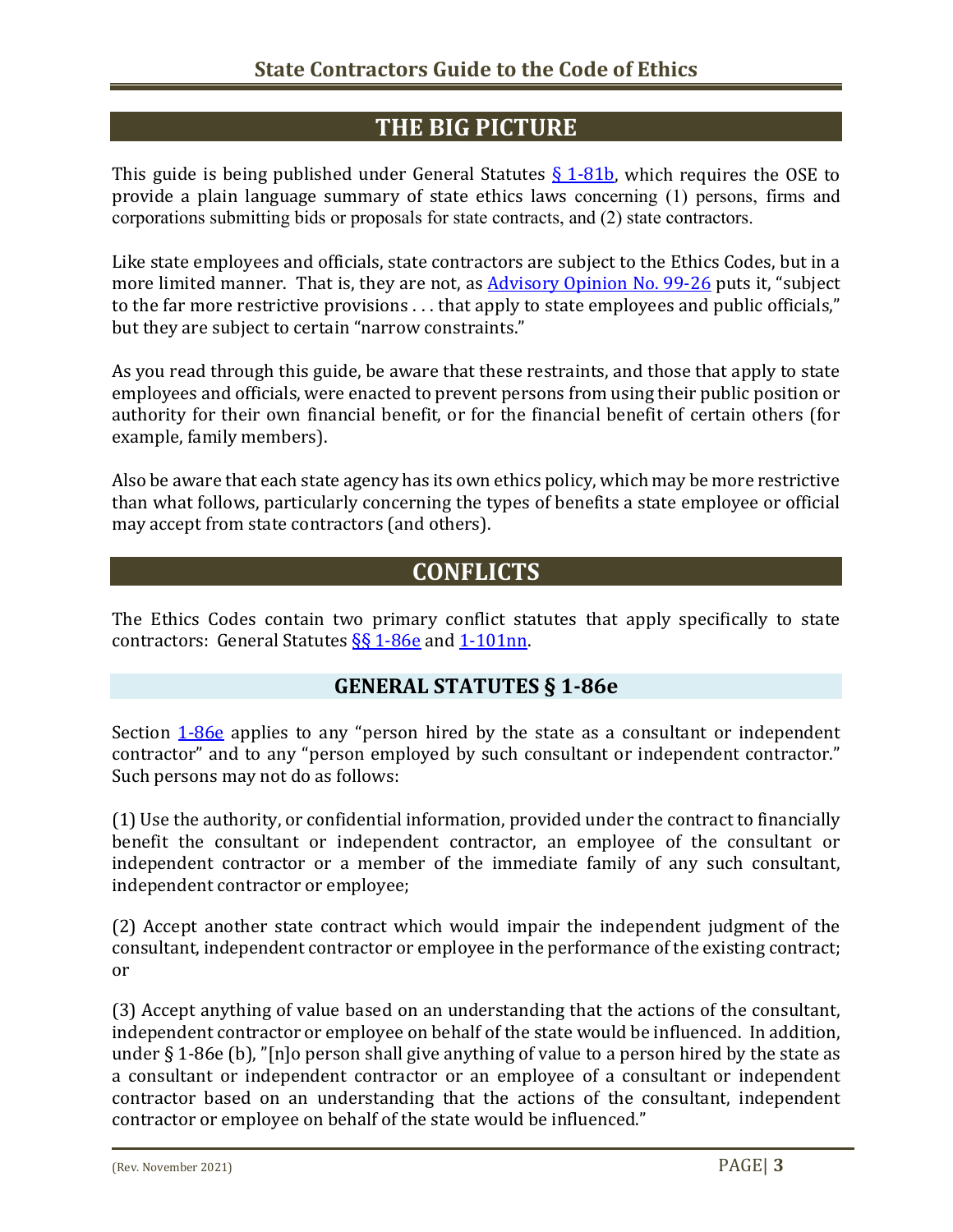**Key points from** [Advisory Opinion No. 99-26](http://www.ct.gov/ethics/cwp/view.asp?a=2305&q=301354) concernin[g § 1-86e:](https://www.cga.ct.gov/current/pub/chap_010.htm#sec_1-86e)

- Section [1-86e](https://www.cga.ct.gov/current/pub/chap_010.htm#sec_1-86e) is not intended to interfere with a contractor's business, but to prevent a private entity from using state money to, for example, hire immediate family members without appropriate state oversight.
- A conflict of interest exists only if there is a connection between the facts in question and the state money and authority granted to the independent contractor or consultant by contract.
- The term "independent contractor" does not apply just to individuals, but also to private agencies that contract with the state.
- If a state contractor wants to hire a family member to work under a state contract, the following procedure must be followed:
	- 1. The contractor must notify the contracting state agency in writing and demonstrate why the individual is appropriate for the job.
	- 2. The state agency must determine if the person is qualified for the job and whether the compensation is market rate; and if necessary, it may require the contractor to document a job search.

*NOTE: In an enforcement action, a former state contractor was alleged to have violated § [1-](https://www.cga.ct.gov/current/pub/chap_010.htm#sec_1-86e) [86e \(a\) \(1\)](https://www.cga.ct.gov/current/pub/chap_010.htm#sec_1-86e) by using confidential information gained under its contract with a state agency in its subsequent representation of clients before that agency. The contractor entered into a Consent Order with the OSE, agreeing to pay a \$10,000 penalty.* 

#### **GENERAL STATUTES § 1-101nn**

**Subsection (a)** of § [1-101nn](https://www.cga.ct.gov/current/pub/chap_010.htm#sec_1-101nn) applies to persons who are, or are seeking to be:

- (1) Prequalified under General Statutes § [4a-100;](https://www.cga.ct.gov/current/pub/chap_058a.htm#sec_4a-100)
- (2) A party to a large state construction or procurement contract, as defined in General Statutes  $\S 1-101$ mm  $\S 3$ , with a state or quasi-public agency; or
- (3) A party to a consultant services contract with a state or quasi-public agency.

Such persons may not do as follows:

(A)Solicit information from state officials or employees that is not available to other bidders;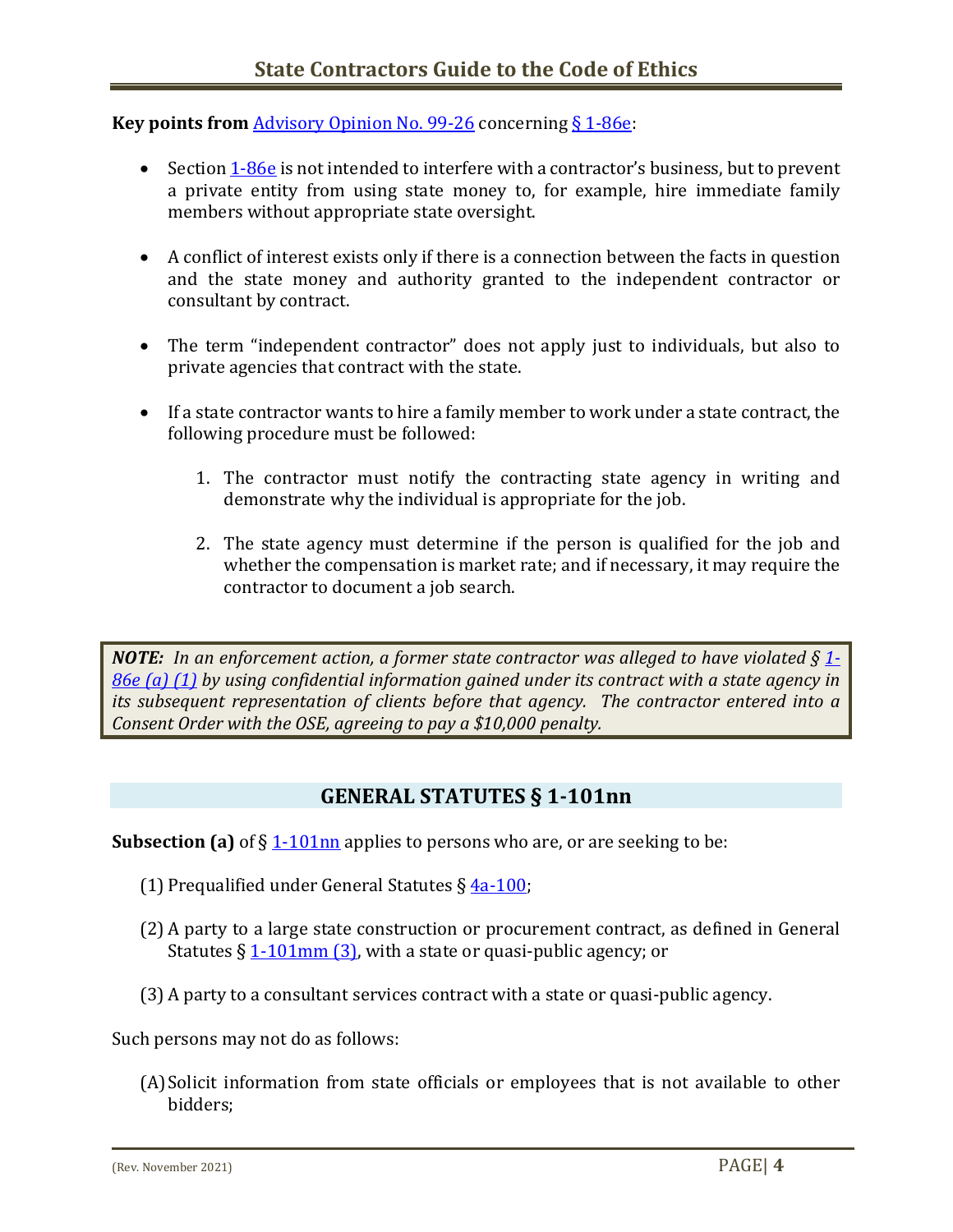- (B)Defraud the state (that is, charge a state or quasi-public agency for work not performed or goods not provided);
- (C) Attempt to circumvent state competitive bidding and ethics laws; or
- (D)Provide information about the person's donation of goods and services to state or quasi-public agencies in order to influence the award of a state contract.

**Subsection (b)** of § [1-101nn](https://www.cga.ct.gov/current/pub/chap_010.htm#sec_1-101nn) applies to a more limited group: Any consultant that is hired by the state *to help plan a state contract*, and any "associated" businesses, as defined in General Statutes  $\S 1-101$ mm  $(1)$ .

Under  $\S 1-101$ nn (b) neither the consultant nor any "associated" businesses may serve in the following roles with respect to the contract the consultant helped to plan:

- Consultant to any person seeking to obtain the contract,
- Contractor for the contract, or
- Consultant or subcontractor to the person awarded the contract.

*NOTE: If you are unsure whether [§ 1-101nn](https://www.cga.ct.gov/current/pub/chap_010.htm#sec_1-101nn) appliesto you, please contact the OSE, because any person found to have violated this section may be deemed a "nonresponsible bidder" by a state or quasi-public agency. General Statutes § [1-101nn \(c\).](https://www.cga.ct.gov/current/pub/chap_010.htm#sec_1-101nn)*

#### **ONE MORE CONFLICT RULE (of limited applicability)**

General Statutes  $\S 1-84$  (n) bars the State Treasurer from doing business with an investment services firm whose political committee or principals have contributed to, or solicited contributions for, his exploratory or candidate campaign committee.

The prohibition applies during the term of office for which the candidate is campaigning, as well as for the remainder of an incumbent treasurer's term.

The prohibition applies only to contributions to the incumbent or victorious candidate for the office. [Advisory Opinion No. 2003-1.](http://www.ct.gov/ethics/cwp/view.asp?a=2305&q=301538)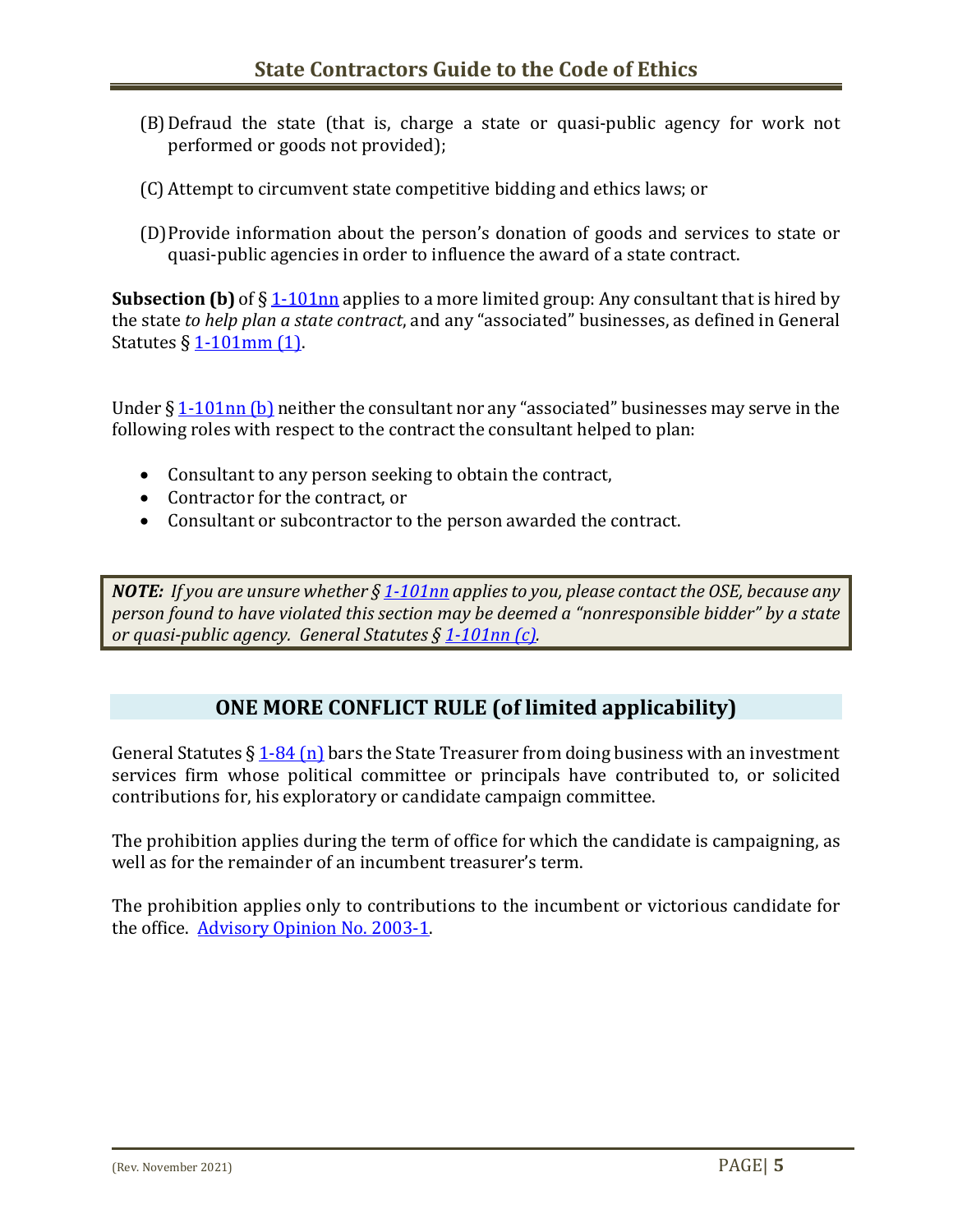# **ARE YOU REQUIRED TO REGISTER AS A LOBBYIST?**

With certain exceptions, efforts to obtain a state contract can be considered administrative lobbying, requiring registration as a client lobbyist.

**Client lobbyist**: Generally, an individual or entity that, on its own behalf, expends or agrees to expend \$3,000 or more in a calendar year for *administrative* and/or legislative lobbying and activities in furtherance of lobbying. General Statutes  $\S 1-91$  (12).

**Lobbying**: Generally, communicating directly, or soliciting others to communicate, with any public official or his or her staff in the legislative or executive branch, or in a quasi-public agency, in an effort to influence legislative or *administrative action*. General Statutes § [1-91](https://www.cga.ct.gov/current/pub/chap_010.htm#sec_1-91)  [\(11\).](https://www.cga.ct.gov/current/pub/chap_010.htm#sec_1-91)

**Administrative action**: Any matter within a state or quasi-public agency's jurisdiction such as any action or nonaction concerning a contract. General Statutes  $\S 1-91$  (1).

#### **Exceptions to Administrative Lobbying**

The following activities are not considered administrative lobbying:

- Preparation of responses to an agency's request for proposals ("RFP"). OSE Regs. § [1-92-42a \(e\) \(1\).](http://www.sots.ct.gov/sots/lib/sots/regulations/title_01/092.pdf)
- Communications strictly for informational purposes (e.g., to determine what agency contract proposals will be forthcoming). OSE Regs.  $\S 1-92-42a$  (e) (3).
- Communications by a vendor's representative who acts as a *salesperson* and does not otherwise engage in administrative lobbying. General Statutes  $\S 1-91$  (11) (B).
	- o "Salespersons": Generally, individuals who have a set territory they routinely cover, and who are not part of a company's executive management. See [Advisory Opinion No. 95-11.](http://www.ct.gov/ethics/cwp/view.asp?a=2305&q=301112)

Thus, if your contact with state or quasi-public agencies is limited to responding to RFPs, or otherwise pursuing a contract through the **normal agency process**, then you are not required to register as a "client lobbyist."

But you are "lobbying" if you go **outside the agency process** in trying to obtain a state contract. For example:

- Entertaining state employees and officials.
- Communicating with officials outside the agency (such as the Governor or legislators).
- Communicating with officials within the agency but outside the normal process (such as the agency head).

If \$3,000 or more is spent on such lobbying activities, "lobbyist" registration is required. See General Statutes § [1-94.](https://www.cga.ct.gov/current/pub/chap_010.htm#sec_1-94)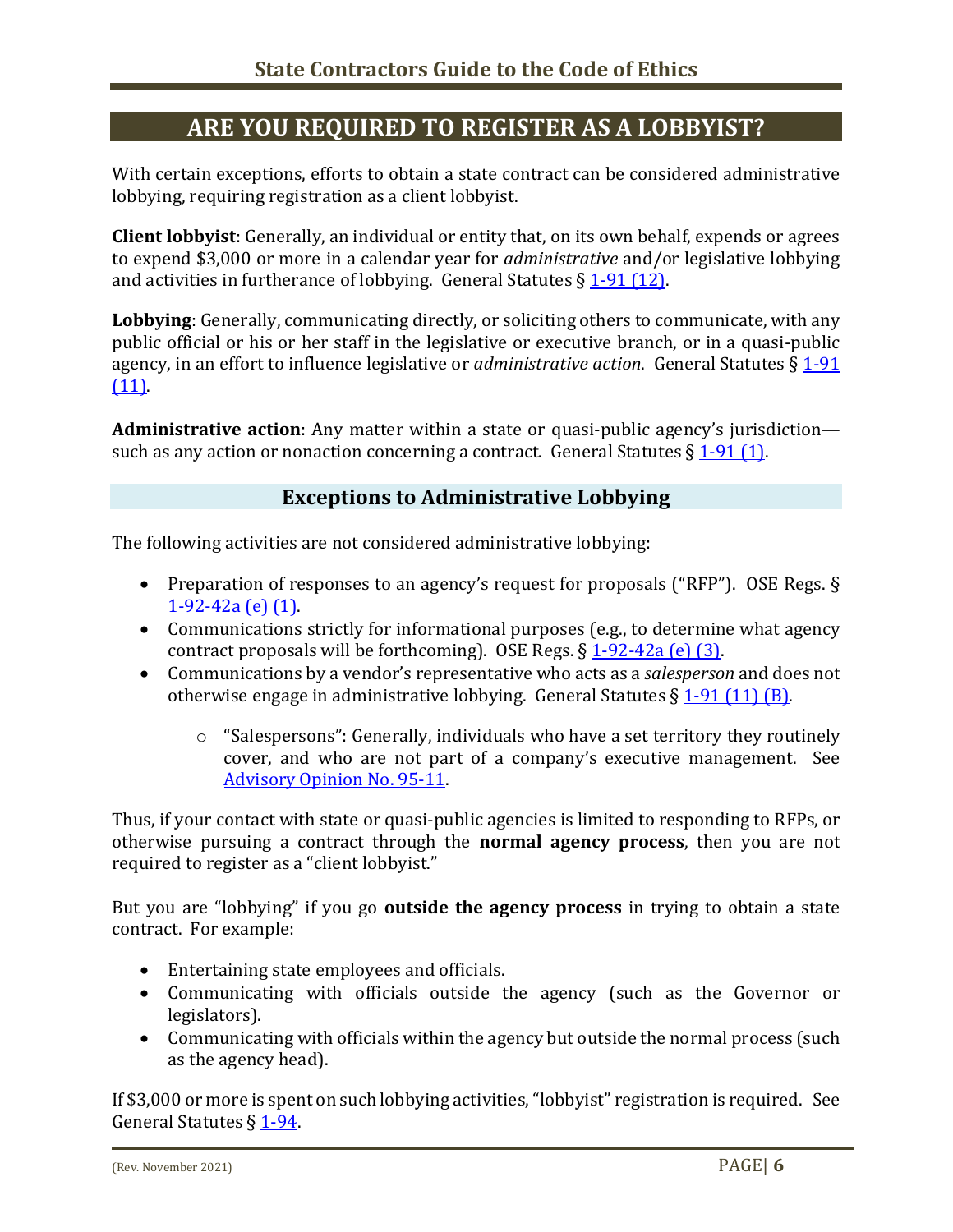#### **Hypothetical from** [Advisory Opinion No. 2003-6:](http://www.ct.gov/ethics/cwp/view.asp?a=2305&q=301572)

In responding to a state agency's RFP, a business entity spends \$3,500 in printing and personnel costs in taking a number of steps within the agency's normal contracting process. But in an effort to secure the contract, the entity contacts the Governor, thus taking action outside the normal agency process and, in doing so, expends an additional \$500 in personnel costs. Must it register as a lobbyist?

No. The \$3,500 spent in following the normal process to respond to the RFP is exempted from consideration as a lobbying expense. Therefore, this entity would not have to register as a client lobbyist, because it has spent only \$500 towards its lobbying effort.

*NOTE: If you are unsure whether you must register as a "lobbyist," please contact the OSE and/or review the "Client Lobbyist Guide to the Code of Ethics."* 

## **GIFTS**

#### **GIVING GIFTS**

General Statutes  $\S 1-84$  (m) contains the "gift"-giving bans for state contractors and potential state contractors:

- An individual or entity **doing or seeking to do business** with a state agency may not give a "gift" to any of that agency's employees or officials.
	- o This is an *agency-specific ban*, meaning: If an entity is doing or seeking to do business with State Agency X—but not with any other state agency—then it is prohibited from giving "gifts" only to employees and officials of State Agency X.
- An individual or entity engaged in activities which are directly regulated by a state agency may not give a "gift" to any of that agency's employees or officials.
- A person **prequalified under §**  $4a-100$  may not knowingly give a "gift" to any state employee or official.
	- o This ban is *not agency specific*, meaning it applies to all state employees and officials, even if the person is not doing or seeking to do business with an employee's or official's agency. (Registered lobbyists are subject to a similar ban. See General Statutes  $\S$  [1-97 \(a\).](https://www.cga.ct.gov/current/pub/chap_010.htm#sec_1-97))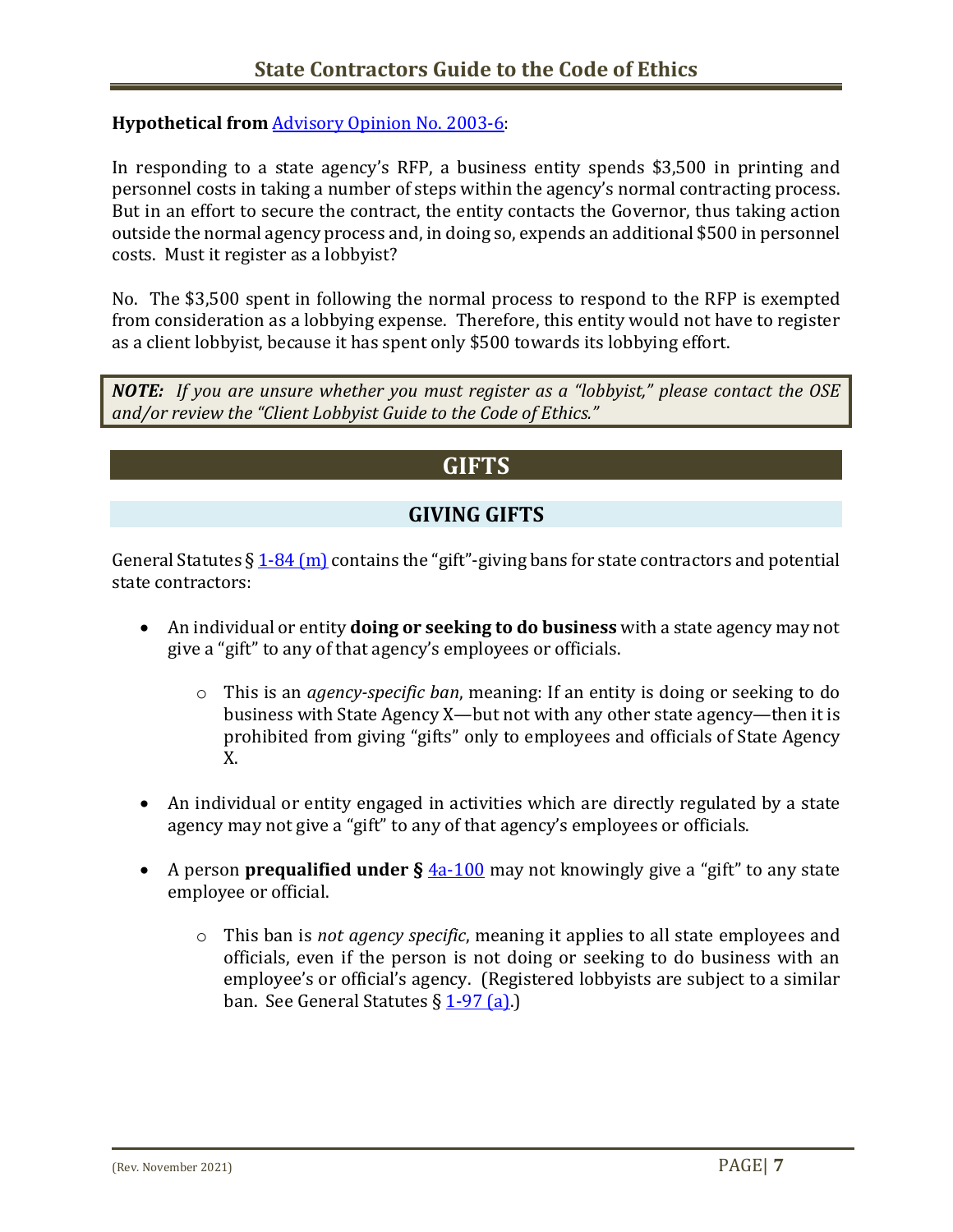#### **What is a "gift"**?

General Statutes  $\S 1-79$  (5) defines "gift" in three parts:

- 1. "anything of value" (for example, money, tickets to a sporting event, meals, services, etc.),
- 2. "which is directly and personally received" (that is, the state employee or official accepts the opportunity to partake of it),
- 3. "unless consideration of equal or greater value is given in return" (that is, unless the state employee or official pays fair market value for it).

#### **GIFT EXCEPTIONS**

There are many benefits that are not deemed "gifts," some of which may be used by state contractors, including these:

- Token Items: Items valued less than \$10 (such as a pen or mug), provided the annual aggregate of such items from a single source is \$50 or less. General Statutes  $\S 1-79$  $(5)$   $(P)$ .
- Food/Beverage: Up to \$50 in food/beverage annually, provided the donor or a representative is in attendance when it is being consumed. General Statutes  $\S 1-79$  $(5)$  (I).
- Training: Training provided by a vendor for a product purchased by a state entity, provided it is offered to all of the vendor's customers. General Statutes  $\S$  1-79 (5)  $(0)$ .
- Ceremonial awards: A certificate, plaque or other ceremonial award valued at less than \$100. General Statutes  $\S$  [1-79 \(5\) \(F\).](https://www.cga.ct.gov/current/pub/chap_010.htm#sec_1-79)
- Gifts to the State: Goods or services given to a state entity. The gift must facilitate state action, and must (1) be for use on state property (e.g., a computer), (2) support a state event (e.g., funds to support an agency event), or (3) support the participation by a state employee or official at an event (e.g., funds for an agency employee to attend an educational conference relevant to his state duties). General Statutes  $\S 1-79(5)$ [\(e\).](https://www.cga.ct.gov/current/pub/chap_010.htm#sec_1-79)

*NOTE: There is a "gift" exception in § [1-79 \(5\) \(L\)](https://www.cga.ct.gov/current/pub/chap_010.htm#sec_1-79) for "major life events" (a term defined by regulation), but state contractors and potential state contractors may not use it.*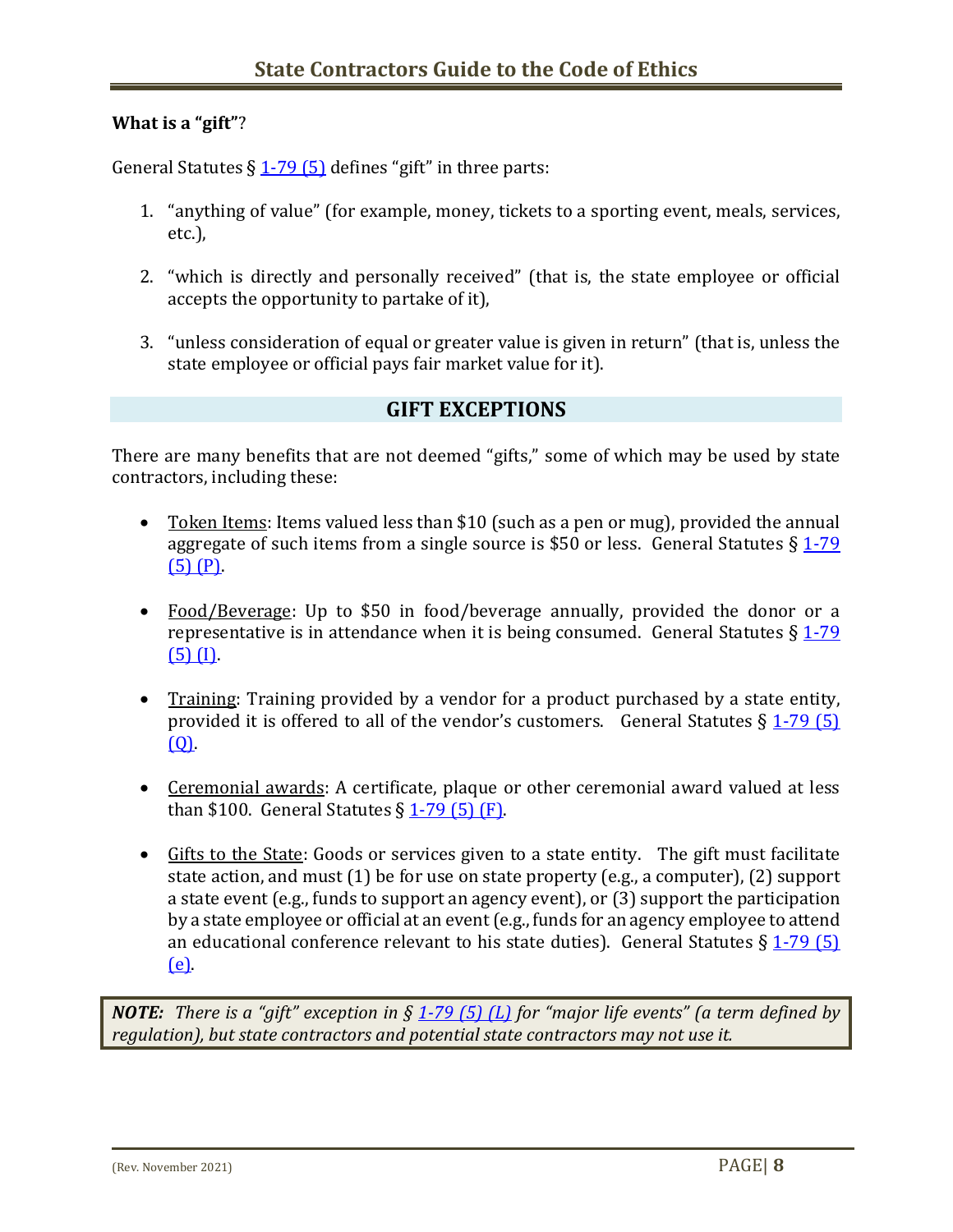#### **GIFT REPORTING**

If a person doing or seeking to do business with a state agency gives an agency employee or official any of the benefits found in the "gift" exceptions, the person may have a reporting obligation. See General Statutes § [1-84 \(o\).](https://www.cga.ct.gov/current/pub/chap_010.htm#sec_1-84) 

Generally, if the benefit is valued over \$10, the person (or a representative) must do as follows: Give *both* the recipient *and* the executive head of the recipient's department or agency a written report stating:

- The donor's name,
- A description of the item or items given,
- The value of such items, and
- The cumulative value of all items given to such recipient in the calendar year.

*NOTE: This helps both the donor and the state employee or official keep track of the "gift" exceptions noted above, so that permissible limits are not exceeded.*

#### **ACCEPTING GIFTS**

In [Advisory Opinion No. 99-17,](http://www.ct.gov/ethics/cwp/view.asp?a=2305&q=301334) the conflict language in  $\S$  [1-86e \(a\)](https://www.cga.ct.gov/current/pub/chap_010.htm#sec_1-86e) (1) (see above) was interpreted as creating the following rule:

• If, as a state contractor or an employee thereof, you are offered benefits from a person by virtue of your authority under the state contract (for example, clients of the contracting state agency), you may accept **no more** than \$100 annually from that person.

*NOTE: In an enforcement action, a former employee of a state contractor was found to have violated § [1-86e \(a\) \(1\)—](https://www.cga.ct.gov/current/pub/chap_010.htm#sec_1-86e)and ordered to pay a \$10,000 penalty—for using his authority over a subcontractor to solicit free or discounted gifts, services and other items of value (e.g., meals and tickets to sporting events and concerts).*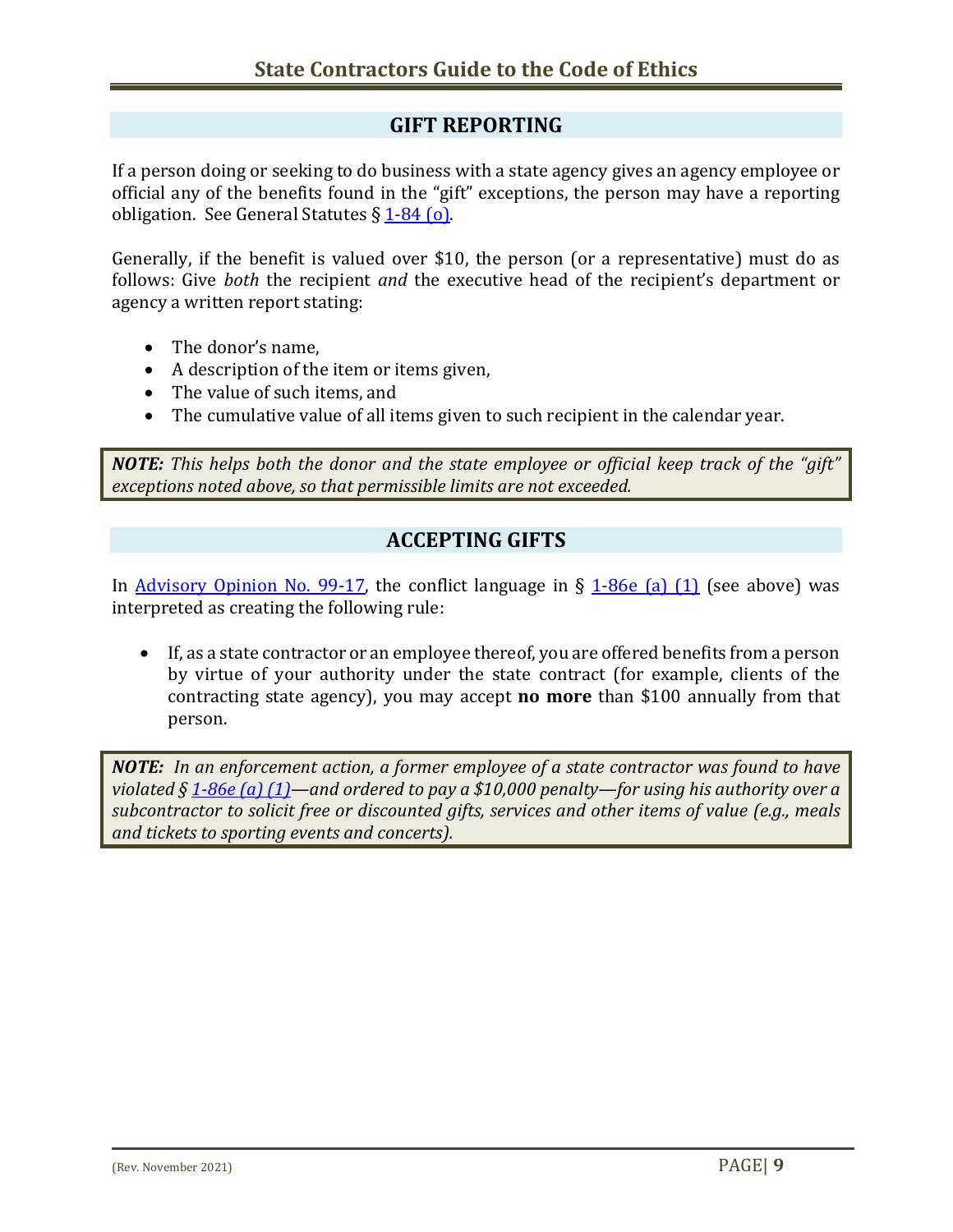#### **NECESSARY EXPENSES**

General Statutes  $\S$  [1-84 \(k\)—](https://www.cga.ct.gov/current/pub/chap_010.htm#sec_1-84)the "necessary expenses" provision—prohibits a state employee or official from accepting a fee or honorarium for participating at an event *in his or her official capacity*.

However, a state employee or official may receive payment or reimbursement for "necessary expenses" if—in his or her official capacity—the employee or official *actively participates* in the event (for example, gives a speech or runs a workshop).

"Necessary expenses" are not considered gifts and may include the cost of:

- Travel (coach),
- Lodging (standard room for the nights before, of, and immediately following the event),
- Meals (non-lavish), and
- Conference or seminar registration fees.

"Necessary expenses" do not include the cost of entertainment (tickets to sporting events, golf outings, etc.), or payment of expenses for family members or other guests.

A state contractor has *no reporting obligations* when it pays for, or reimburses, a state employee's or official's "necessary expenses."

#### **Example:**

A state contractor is hosting an out-of-state conference and would like the Governor to come and give a speech in his official capacity. The contractor has offered to pay the Governor's travel and lodging expenses, to waive his conference registration fee, and to give him a \$500 honorarium. Permissible?

The Governor may not accept the \$500 honorarium (because he is participating in his official capacity) but may accept payment or reimbursement for "necessary expenses," which include coach-class travel, standard lodging for the nights before, of, and after the speech, and waiver of the conference registration fee.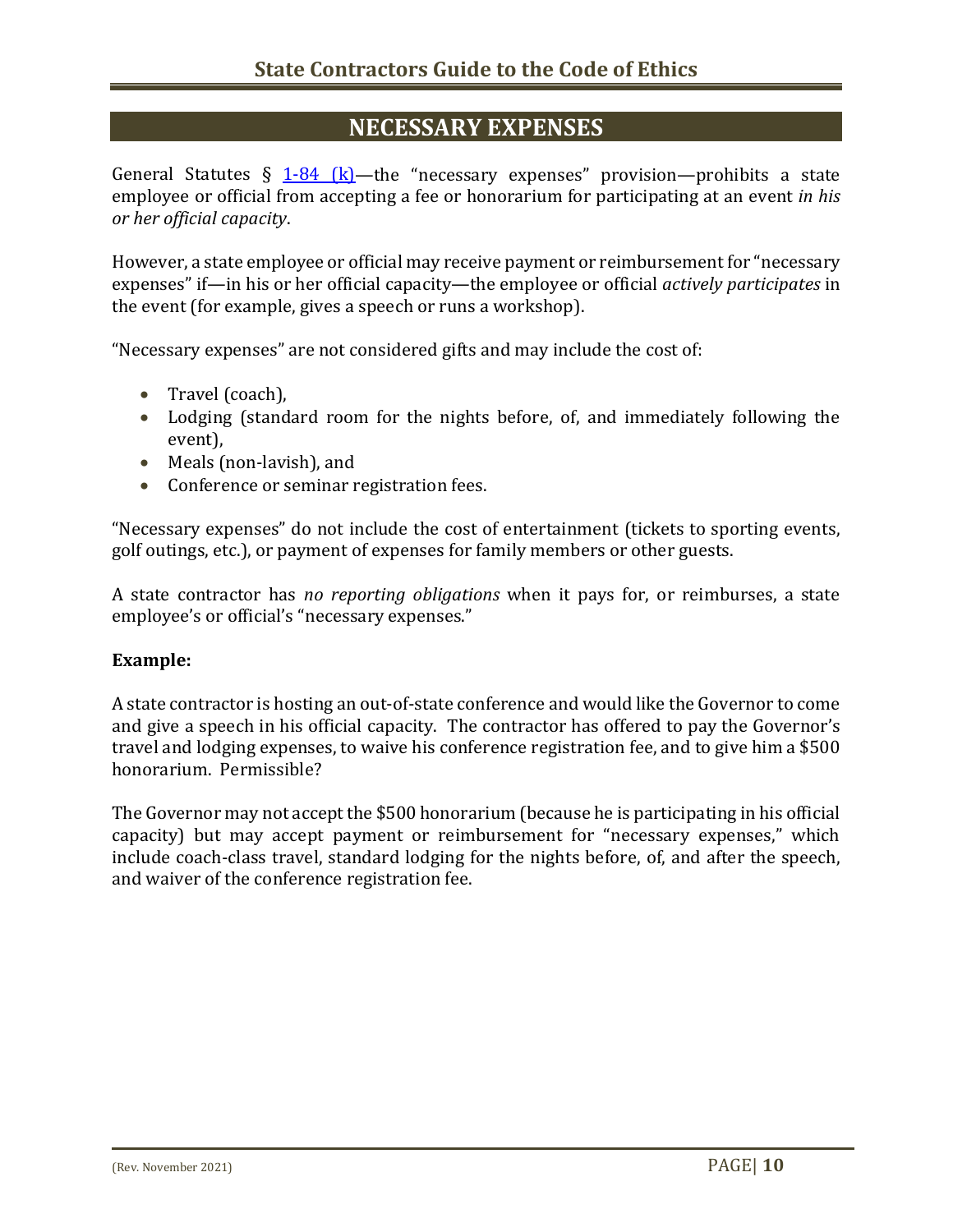# **HIRING CURRENT OR FORMER STATE EMPLOYEES AND OFFICIALS**

#### **Former State Employees and Officials**

A state contractor wanting to hire a *former* state employee or official should be aware of the Code's post-state employment prohibitions. See General Statutes §§ [1-84a](https://www.cga.ct.gov/current/pub/chap_010.htm#sec_1-84a) and [1-84b.](https://www.cga.ct.gov/current/pub/chap_010.htm#sec_1-84b)

Most of these prohibitions are "personal" to the former state employees and officials, meaning they do not apply to their post-state *employers*. These include:

- Confidential information: A former state employee or official may *never* "disclose or use confidential information" gained in state service for anyone's financial gain. General Statutes § [1-84a.](https://www.cga.ct.gov/current/pub/chap_010.htm#sec_1-84a)
- Side switching: A former state employee or official may *never* "represent anyone other than the state, concerning any particular matter (1) in which he participated personally and substantially while in state service, and (2) in which the state has a substantial interest." General Statutes § [1-84b \(a\).](https://www.cga.ct.gov/current/pub/chap_010.htm#sec_1-84b)
- Cooling off: For *one year* after leaving state service, a former state employee or official may not "represent" anyone for compensation before their former state<br>agency. ("Represent" means doing any activity that reveals the former state ("Represent" means doing any activity that reveals the former state employee's or official's identity.) General Statutes  $\S 1-84b$  (b).

*NOTE: Certain former employees and officials of the Department of Consumer Protection and the Department of Emergency Services and Public Protection are subject to a two-year employment ban with respect to entities engaged in Indian gaming operations. General Statutes § [1-84b \(d\) and \(e\).](https://www.cga.ct.gov/current/pub/chap_010.htm#sec_1-84b)*

#### **Prohibitions on Employer**

There are two post-state employment provisions that apply not only to former state employees and officials—but also to those that hire them:

- For *one year* after leaving state service, a former state employee or official may not accept employment with a party to a state contract valued at \$50,000 or more, if:
	- (1) He or she participated substantially in, or supervised, the negotiation or award of that contract, and
	- (2) It was signed within his or her last year of state service.

Further, "*[n]o party to such a contract or agreement . . . shall employ any such former public official or state employee in violation of this subsection*." General Statutes § [1-](https://www.cga.ct.gov/current/pub/chap_010.htm#sec_1-84b) [84b \(f\).](https://www.cga.ct.gov/current/pub/chap_010.htm#sec_1-84b)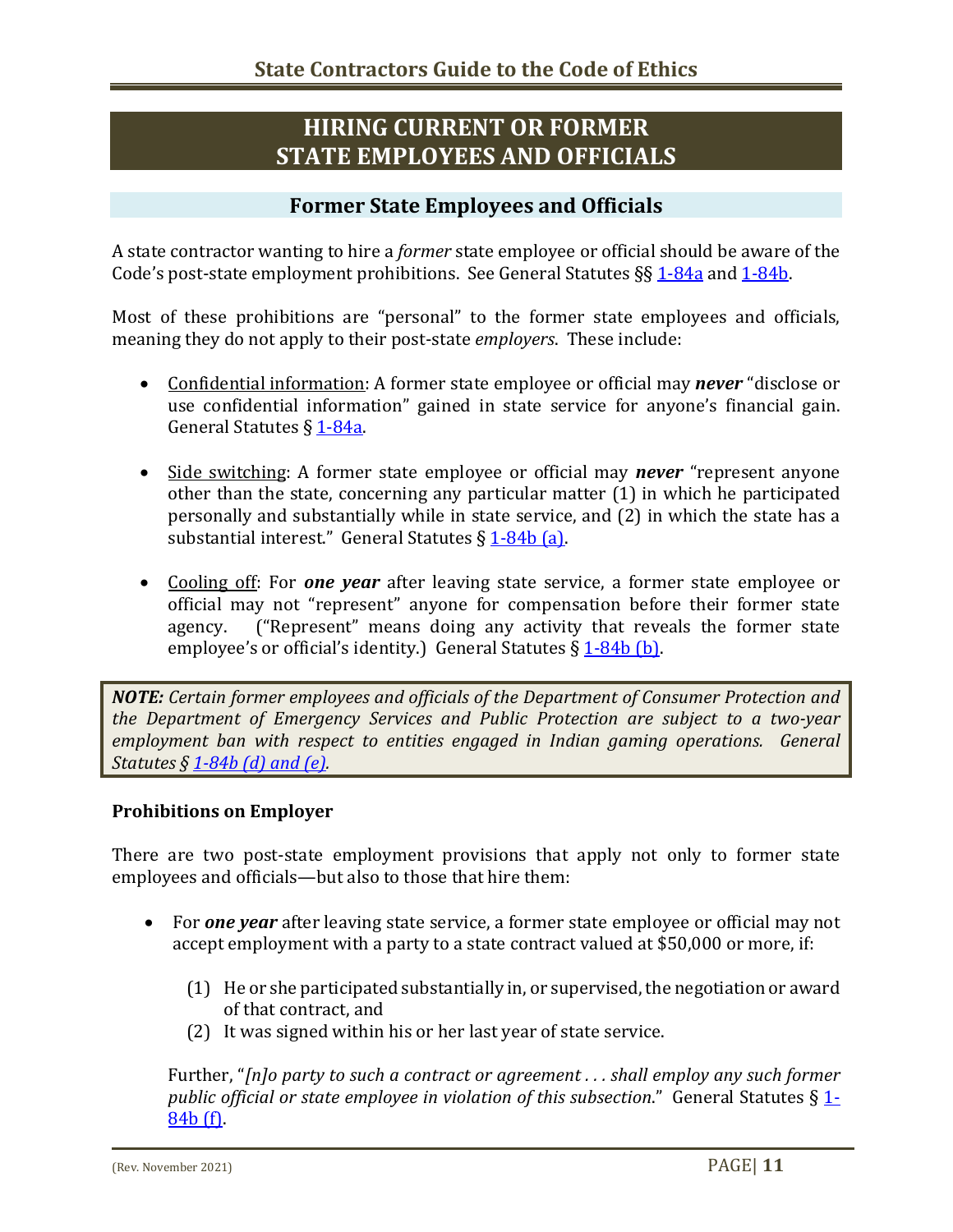• Individuals who held designated positions at certain state regulatory agencies may not—for **one year** after leaving state service—"accept employment with a business subject to regulation by that agency." Further, "*[n]o business shall employ a . . . former public official or state employee in violation of this subsection*." General Statutes § [1-](https://www.cga.ct.gov/current/pub/chap_010.htm#sec_1-84b) [84b \(c\).](https://www.cga.ct.gov/current/pub/chap_010.htm#sec_1-84b)

#### **Current State Employees and Officials**

State contractors wanting to hire a *current* state employee or official should be aware of the Code's outside-employment rules, which bar the employee or official from:

- Accepting outside employment with an individual or entity that can benefit from the state servant's official actions (e.g., the individual in his or her state capacity has specific regulatory, contractual, or supervisory authority over the private person). OSE Regs. § [1-81-17.](http://www.sots.ct.gov/sots/lib/sots/regulations/title_01/081.pdf)
- Using state time, materials, or personnel to perform their outside work. General Statutes  $\S$  [1-84 \(c\).](https://www.cga.ct.gov/current/pub/chap_010.htm#sec_1-84)
- Accepting—or being a member or employee of an entity that agrees to accept compensation for representing others before 11 statutorily designated state agencies. General Statutes  $\S 1-84$  (d). The agencies include:
	- o the Department of Banking,
	- o the Claims Commissioner,
	- $\circ$  the Office of Health Care Access division within the Department of Public Health,
	- o the Insurance Department,
	- o the Department of Consumer Protection,
	-
	- o the Department of Motor Vehicles,<br>
	o the State Insurance and Risk Manag
	- $\circ$  the State Insurance and Risk Management Board,<br> $\circ$  the Department of Energy and Environmental Pro the Department of Energy and Environmental Protection,
	- o the Public Utilities Regulatory Authority,
	- o the Connecticut Siting Council, and
	- o the Connecticut Real Estate Commission.

\*\*\*The prohibition on being a "member or employee" applies to entities that are in the business of *representing others* for compensation before the listed agencies (law firms, accounting firms, etc.).

#### **OTHER OUTSIDE EMPLOYMENT CONSIDERATIONS**

There are two other outside employment prohibitions, but they apply only to a limited number of state employees and officials:

• Individuals holding designated positions at certain state regulatory agencies may not—while in state service—"negotiate for, seek or accept employment with any business subject to regulation by his agency." Also, "*[n]o business shall employ a*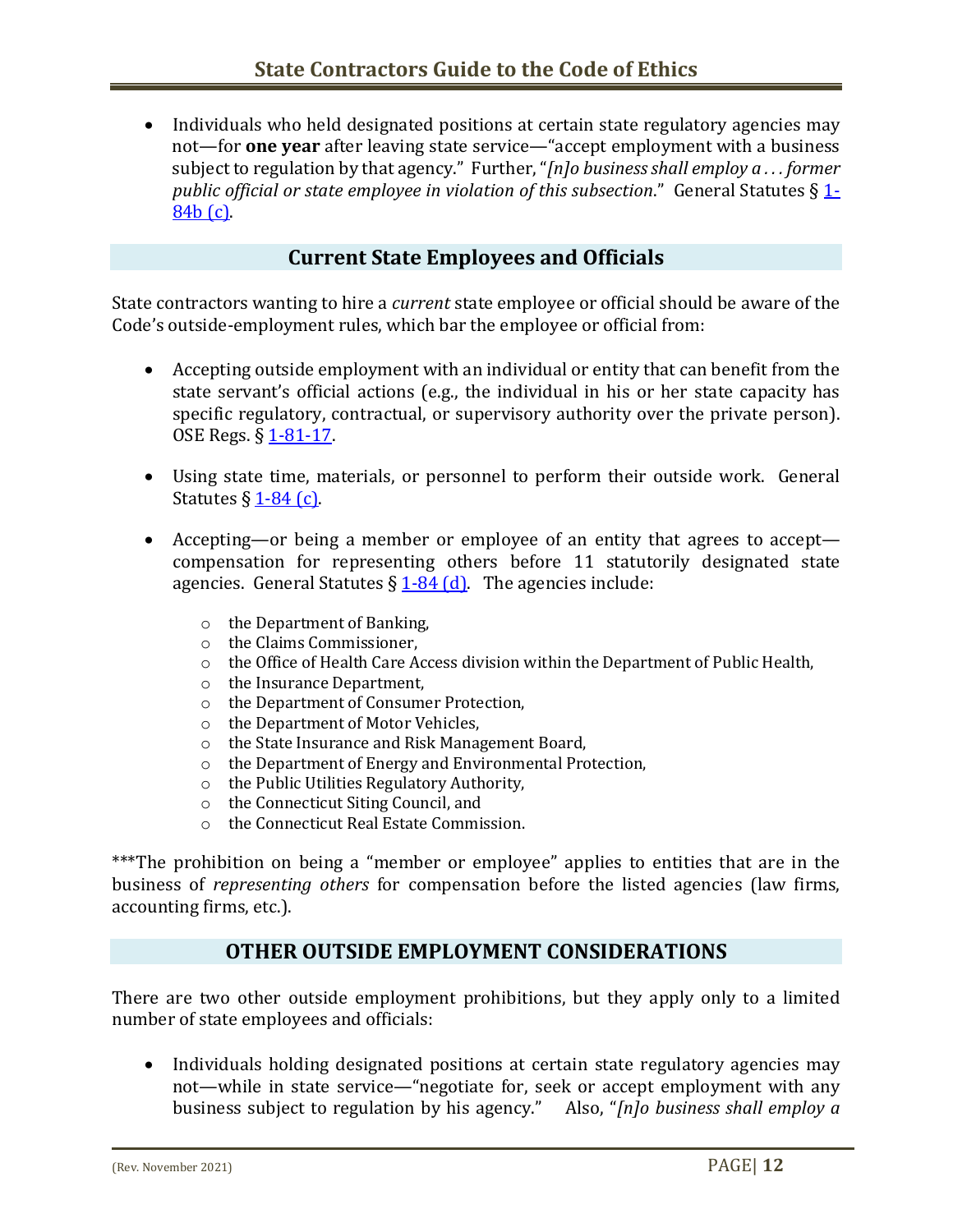#### **State Contractors Guide to the Code of Ethics**

*present . . . public official or state employee in violation of this subsection*." General Statutes  $\S 1-84b(c)$ .

• Certain present employees and officials of the Department of Consumer Protection and the Department of Emergency Services and Public Protection may not "negotiate for, seek or accept employment with" entities engaged in Indian gaming operations. General Statutes  $\S 1-84b$  (d) and (e).

#### **OTHER CONSIDERATIONS**

#### **CONTRACTUAL REPRESENTATIONS CONCERNING STATE ETHICS LAWS**

General Statutes  $\S 1$ -101qq, as amended b[y Public Act No. 21-76,](https://www.cga.ct.gov/2021/ACT/PA/PDF/2021PA-00076-R00HB-06444-PA.PDF) contains four requirements with respect to the OSE's state ethics laws summary:

- 1. State agencies must provide large state construction or procurement contractors with the state ethics laws summary developed by the OSE **(NOTE: this guide has been developed for this purpose)**.
- 2. No state agency or institution or quasi-public agency shall enter into a large state construction or procurement contract unless such contract contains a representation that the chief executive officer or authorized signatory of the contract and all key employees of such officer or signatory have read and understood the summary and agree to comply with the provisions of state ethics law.
- 3. Large state construction or procurement contractors must, in turn:
	- a. provide their subcontractors and consultants with the state ethics laws summary,
	- b. each contract entered into with a subcontractor or consultant on or after July 1, 2021, shall include a representation that each subcontractor or consultant and the key employees of such subcontractor or consultant have read and understood the summary and agree to comply with the provisions of state ethics law. Failure to include such representations in such contracts with subcontractors or consultants shall be cause for termination of the large state construction or procurement contract.
- 4. The state ethics laws summary must be incorporated by reference in each contract with a contractor, subcontractor or consultant.

*NOTE: The OSE does not have jurisdiction over campaign contribution certifications. Questions concerning them should be directed to the Office of Policy and Management.*